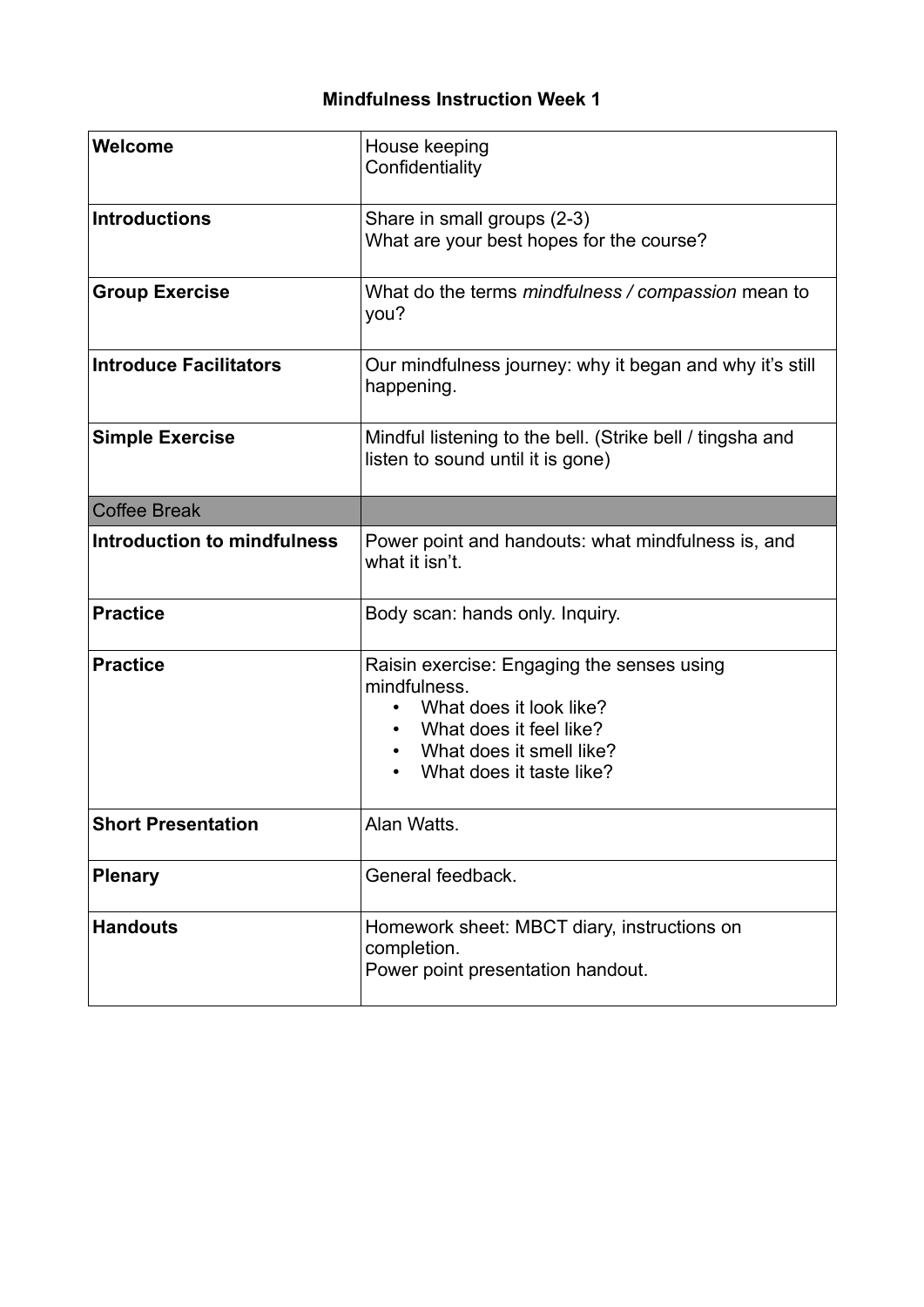| Welcome                                              |                                                                                                                |
|------------------------------------------------------|----------------------------------------------------------------------------------------------------------------|
| <b>Whole group discussion</b>                        | Feedback on previous week's practice:<br>What went well?<br>Any difficulties?<br><b>MBCT Diary: Discussion</b> |
| <b>Small group activity</b>                          | Where can you apply mindfulness in every day life (daily<br>tasks)                                             |
| <b>Power point presentation</b>                      | "Applying mindfulness in every day activities".<br>Followed by Q & A.                                          |
| Introduction to three minute<br>breathing space      | Explanation and practice.                                                                                      |
| Introduction of 'pleasant<br>experiences' work sheet | <b>MBCT</b> handout.                                                                                           |
| <b>Coffee Break</b>                                  |                                                                                                                |
| <b>Practice</b>                                      | Body scan: upper body. Inquiry.                                                                                |
| <b>Practice</b>                                      | Siting meditation: where are your thoughts? Inquiry.                                                           |
| <b>Practice</b>                                      | Introduction to 'six moves': Qi Gong as mindful<br>movement.                                                   |
| <b>Plenary</b>                                       | General feedback.                                                                                              |
| <b>Handouts</b>                                      | Three minute breathing space<br>Pleasant experience sheet<br>Mindful movement sheet                            |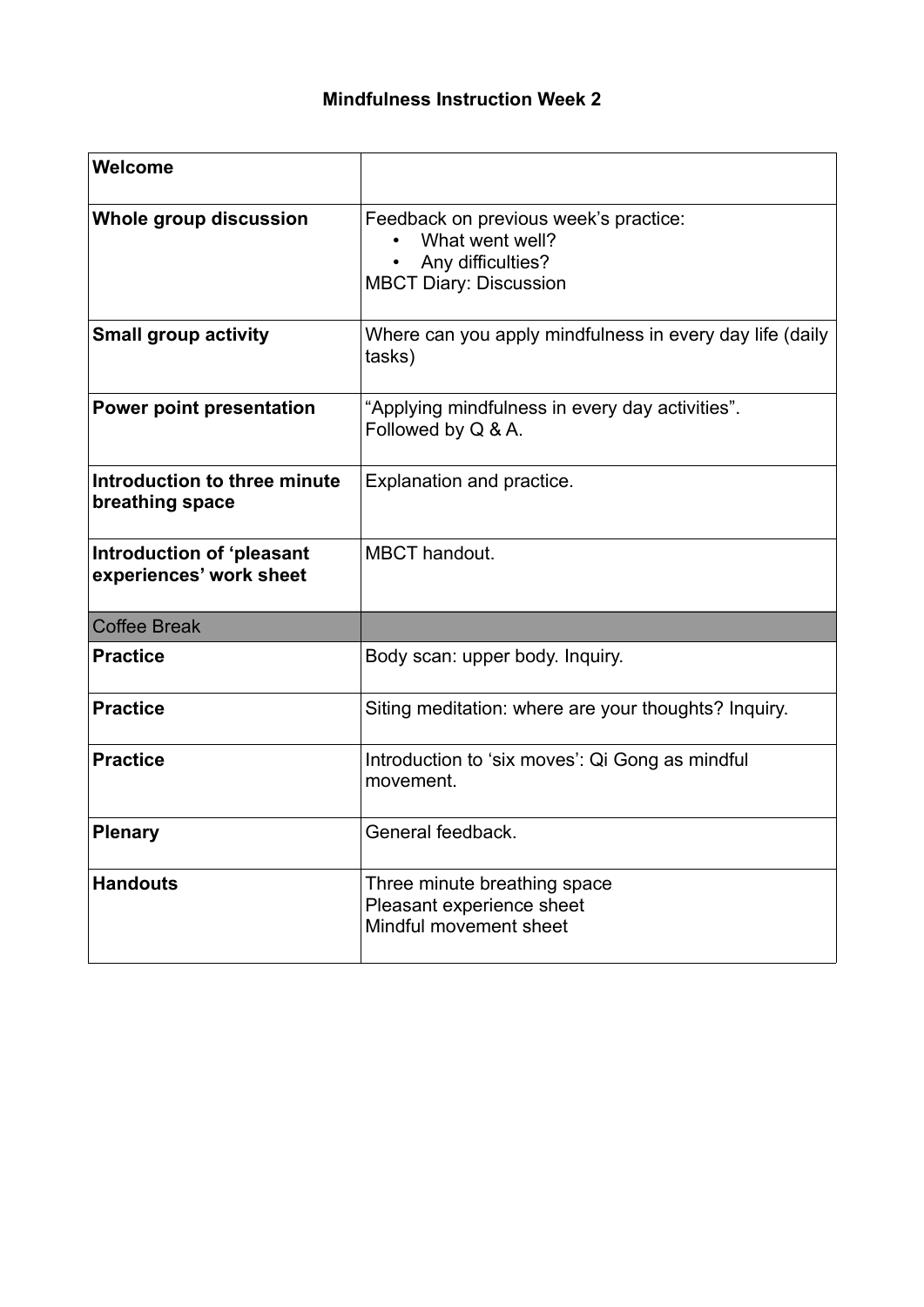| Welcome                                                | Three minute breathing space / settling in.                                                                                                                                                                               |
|--------------------------------------------------------|---------------------------------------------------------------------------------------------------------------------------------------------------------------------------------------------------------------------------|
| <b>Whole group discussion</b>                          | Feedback on previous week's practice:<br>What went well?<br>Any difficulties?<br>Feedback from 'pleasant experience' sheet.<br><b>MBCT Diary: Discussion</b>                                                              |
| <b>Practice</b>                                        | Loving kindness meditation<br>Think about a time you felt loved (how did this<br>feel?)<br>Offer these feelings to others through meditation<br>$\bullet$<br>(loved ones, acquaintances, a stranger, the self)<br>Inquiry |
| <b>Presentation</b>                                    | Gratitude video: Kristen Neff                                                                                                                                                                                             |
| <b>Coffee Break</b>                                    |                                                                                                                                                                                                                           |
| Introduction of 'unpleasant<br>experiences' work sheet | <b>MBCT</b> handout                                                                                                                                                                                                       |
| <b>Practice</b>                                        | Body scan: full body. Inquiry.                                                                                                                                                                                            |
| <b>Practice</b>                                        | Siting meditation: awareness of sound. Inquiry.                                                                                                                                                                           |
| <b>Practice</b>                                        | Mindful movement.                                                                                                                                                                                                         |
| <b>Plenary</b>                                         | General feedback.                                                                                                                                                                                                         |
| <b>Handouts</b>                                        | Unpleasant experience sheet                                                                                                                                                                                               |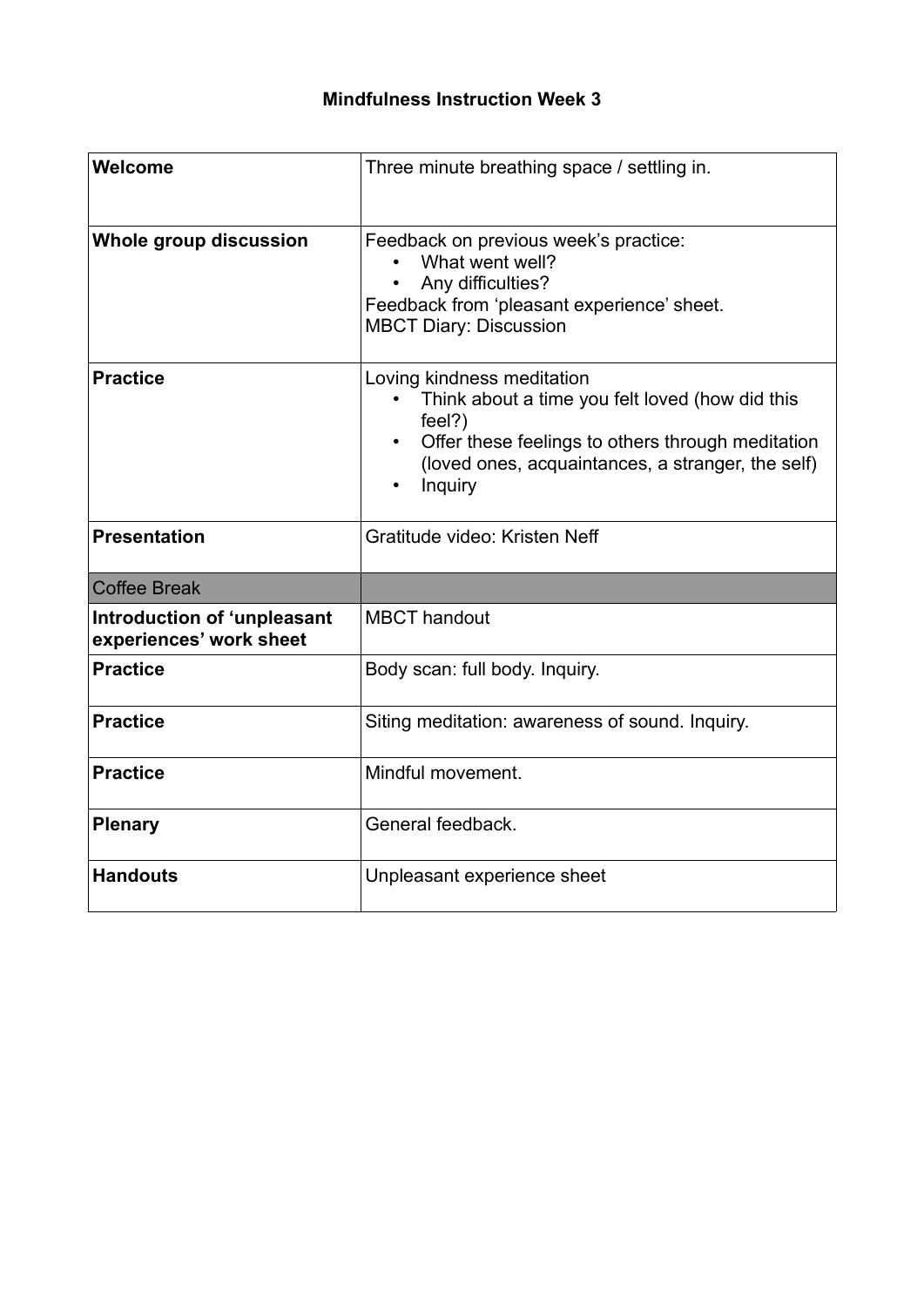| Welcome                       | Three minute breathing space / settling in.                                                                                                                                                                                                                                                                                                                                                                                                                      |
|-------------------------------|------------------------------------------------------------------------------------------------------------------------------------------------------------------------------------------------------------------------------------------------------------------------------------------------------------------------------------------------------------------------------------------------------------------------------------------------------------------|
| <b>Whole group discussion</b> | Feedback on previous week's practice:<br>What went well?<br>Any difficulties?<br>Feedback from 'unpleasant experience' sheet.<br><b>MBCT Diary: Discussion</b>                                                                                                                                                                                                                                                                                                   |
| <b>Practice</b>               | Walking / Outdoor meditation<br>Pairs: Lead you partner (with their eyes shut) around<br>garden, exploring different environments (5 minutes<br>each)<br>What did the environment feel like?<br>What emotions did the exercise generate?<br>What thoughts were present?<br>Individuals: Silent mindful walk (10 minutes)<br>What did you notice? (Thoughts, Sensations,<br>Emotions)<br>Select an object to discuss.<br>What took your attention to this object? |
| <b>Reflective discussion</b>  | Walking meditation.                                                                                                                                                                                                                                                                                                                                                                                                                                              |
| <b>Coffee Break</b>           |                                                                                                                                                                                                                                                                                                                                                                                                                                                                  |
| <b>Practice</b>               | Body scan: full body. Inquiry.                                                                                                                                                                                                                                                                                                                                                                                                                                   |
| <b>Practice</b>               | Siting meditation. Inquiry.                                                                                                                                                                                                                                                                                                                                                                                                                                      |
| <b>Practice</b>               | Mindful movement.                                                                                                                                                                                                                                                                                                                                                                                                                                                |
| <b>Plenary</b>                | General feedback.                                                                                                                                                                                                                                                                                                                                                                                                                                                |
| <b>Handouts</b>               |                                                                                                                                                                                                                                                                                                                                                                                                                                                                  |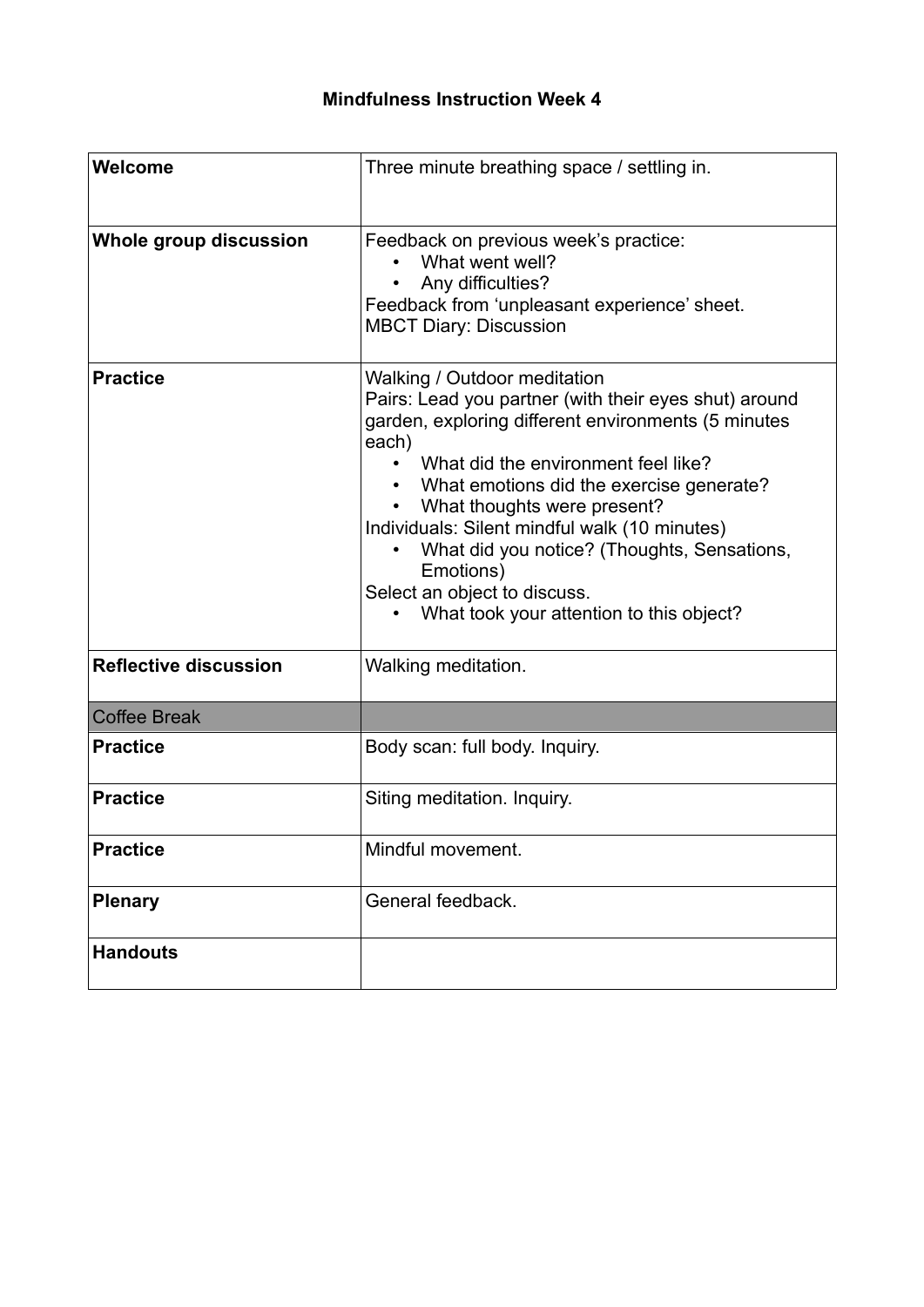| Welcome                       | Three minute breathing space / settling in.                                                                                                       |
|-------------------------------|---------------------------------------------------------------------------------------------------------------------------------------------------|
| <b>Whole group discussion</b> | Feedback on previous week's practice:<br>What went well?<br>Any difficulties?<br><b>MBCT Diary: Discussion</b>                                    |
| <b>Small group discussion</b> | Emotions, sensations and thoughts.<br>What is an emotion?<br>What is a sensation?<br>What is a thought?<br>$\bullet$<br>"What is the difference?" |
| <b>Reflective discussion</b>  | What people were aware of and whole group<br>discussion.                                                                                          |
| <b>Coffee Break</b>           |                                                                                                                                                   |
| <b>Practice</b>               | Siting meditation. Inquiry.                                                                                                                       |
| <b>Practice</b>               | Body scan: full body. Inquiry.                                                                                                                    |
| <b>Short video</b>            | <b>Eckhart Tolle</b>                                                                                                                              |
| <b>Practice</b>               | <b>Mindful movement</b>                                                                                                                           |
| <b>Plenary</b>                | General feedback.                                                                                                                                 |
| <b>Handouts</b>               |                                                                                                                                                   |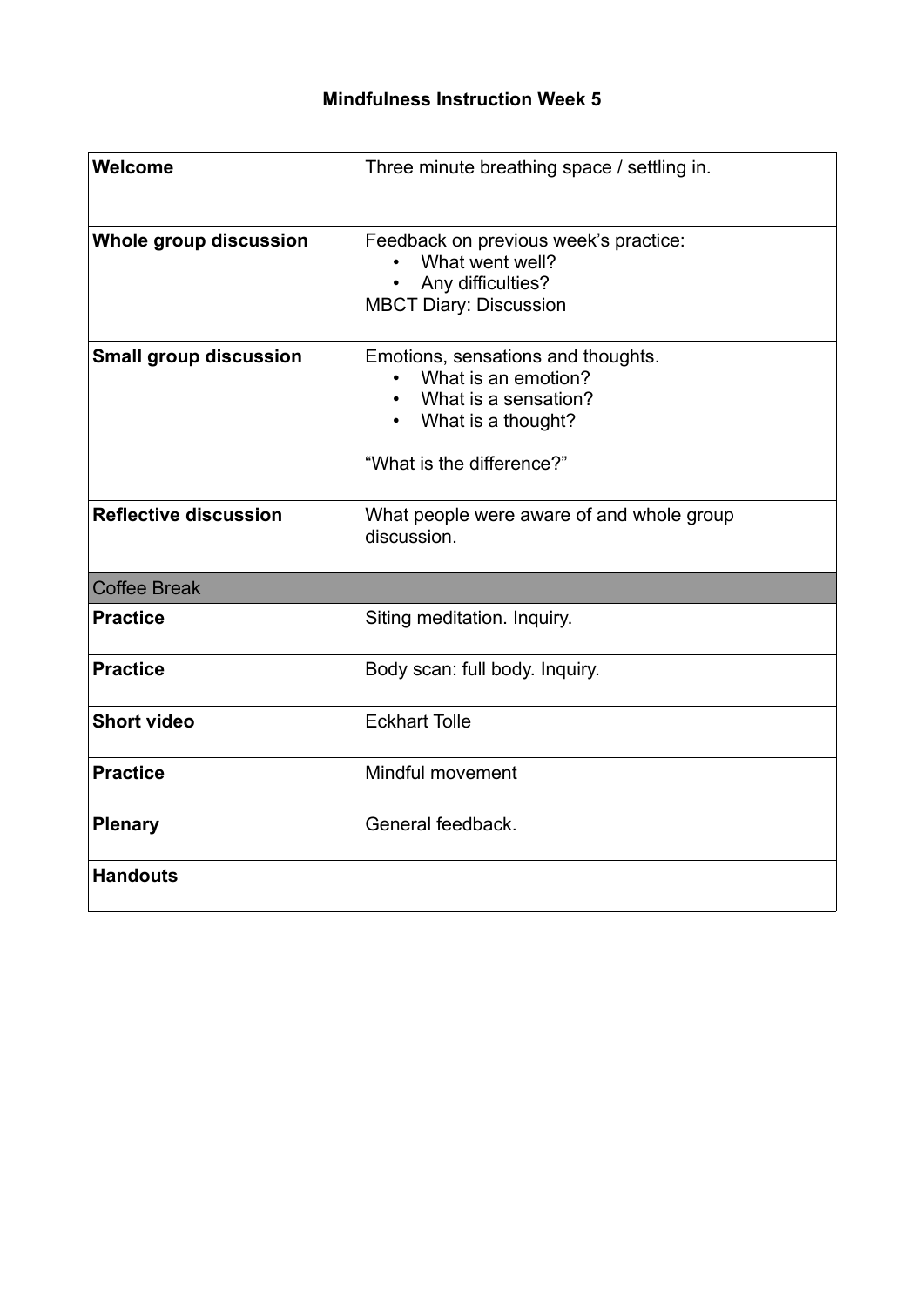| Welcome                       | Three minute breathing space / settling in.                                                                                       |
|-------------------------------|-----------------------------------------------------------------------------------------------------------------------------------|
| <b>Whole group discussion</b> | Feedback on previous week's practice:<br>What went well?<br>Any difficulties?<br><b>MBCT Diary: Discussion</b>                    |
| <b>Seminar</b>                | Building a compassionate self image<br>Placebo and nocebo effects                                                                 |
| <b>Reflective discussion</b>  | What people were aware of and whole group<br>discussion.                                                                          |
| <b>Practice</b>               | Chocolate meditation (exploring sensations).                                                                                      |
| <b>Coffee Break</b>           |                                                                                                                                   |
| <b>Practice</b>               | Siting meditation with bells (5 minute break). Bringing<br>our awareness back to the present moment through<br>sound.<br>Inquiry. |
| <b>Practice</b>               | Body scan: full body. Inquiry.                                                                                                    |
| <b>Practice</b>               | <b>Mindful movement</b>                                                                                                           |
| <b>Plenary</b>                | General feedback.                                                                                                                 |
| <b>Handouts</b>               |                                                                                                                                   |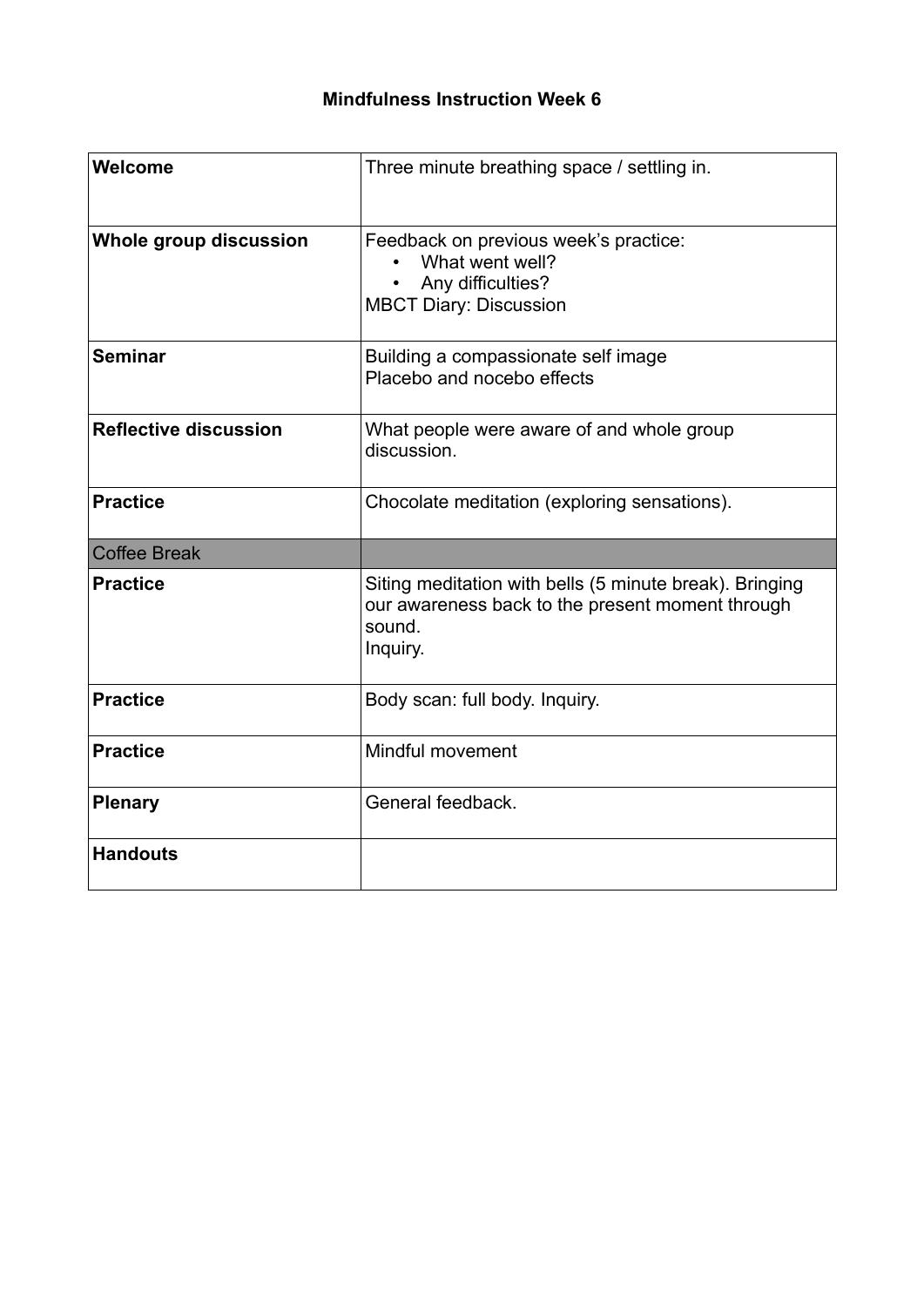| Welcome                      | Three minute breathing space / settling in.                                                                    |
|------------------------------|----------------------------------------------------------------------------------------------------------------|
| Whole group discussion       | Feedback on previous week's practice:<br>What went well?<br>Any difficulties?<br><b>MBCT Diary: Discussion</b> |
| <b>Small group activity</b>  | What daily activities deplete your energy?<br>How can you implement mindfulness to energise<br>yourself?       |
| <b>Seminar</b>               | Mindfulness and the brain.                                                                                     |
| <b>Reflective discussion</b> | What people were aware of and whole group<br>discussion.                                                       |
| <b>Short video</b>           | Eckhart Tolle: The power of now.                                                                               |
| <b>Coffee Break</b>          |                                                                                                                |
| <b>Practice</b>              | Body scan: full body. Inquiry.                                                                                 |
| <b>Practice</b>              | Siting meditation (encourage eyes open technique)<br>Inquiry                                                   |
| <b>Practice</b>              | Mindful movement: Qi Gong                                                                                      |
| <b>Plenary</b>               | General feedback.                                                                                              |
| <b>Handouts</b>              |                                                                                                                |